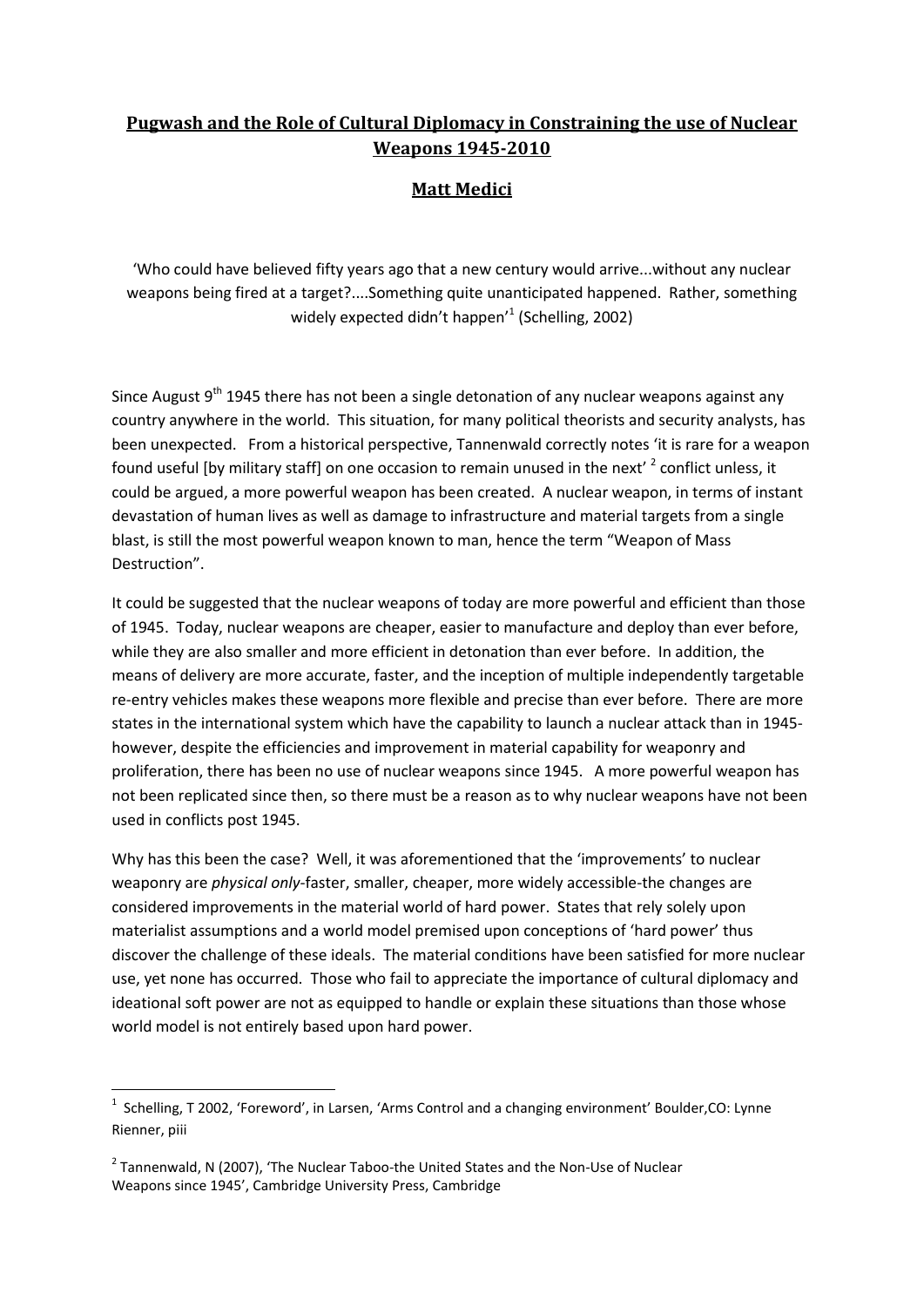Wendt correctly notes 'materialist assumptions are no longer unproblematic in IR theory, and materialistic scholars are facing a resurgent idealism that puts the question of "what difference do ideas make?" clearly on the table.<sup>3</sup> Indeed, the Institute for Cultural Diplomacy itself is committed to exploring this question and it is the question that this paper seeks to explore further. 'Despite the inattentions of most international relations scholars...moral and emotional factors related to neither political nor economic advantage but instead involving religious beliefs, humanitarian sentiments, faith in universalism, compassion, conscience, paternalism, fear, prejudice, and the compulsion to proselytize can and do play important roles in the creation and the evolution of international regimes.'<sup>4</sup> (Nadelmann, 1990)

This paper would suggest that ideas have played an incredibly powerful, if sometimes underestimated role, in suffocating the use nuclear weapons since 1945. It is not believed that ideational, as soft power is sufficient to prevent any future aggressive nuclear detonation alone. However, to simply dismiss the norms and taboos generated by epistemic communities involved in such exchanges would be churlish and ungrateful to those who held many meetings in public and secret to prevent a world being torn apart by nuclear war.

During the Cold War a great degree of fear pervaded the international community, a lot of distrust and panic resulted in a bipolar world where West threatened East and vice versa. However, against this background of tension and paranoia a series of meetings were being held for a very specific group of people.

One organisation facilitating and organising these meetings was called "Pugwash", and to this day it still holds annual conferences.

The first Pugwash conference was initiated as a result of a paper issued in 1955 by Bertrand Russell and Albert Einstein. It was signed by Max Born, Percy Bridgman, Leopold Infeld, Frederic Joliot-Curie, Herman Muller, Linus Pauling, Cecil Powell, Joseph Rotblat, and Hideki Yukawa. This paper called upon scientists of *all political persuasions* to assemble and discuss the threat posed to civilization by the advent of thermonuclear weapons. The 1957 meeting was attended by 22 eminent scientists (seven from the United States, three each from the Soviet Union and Japan, two each from the United Kingdom and Canada, and one each from Australia, Austria, China, France, and Poland). Having such an international mix was considered an impressive achievement for the time.

The official Pugwash website describes its desire 'to bring together, from around the world, influential scholars and public figures concerned with reducing the danger of armed conflict and seeking cooperative solutions for global problems. Meeting in private as individuals, rather than as representatives of governments or institutions, Pugwash participants exchange views and explore alternative approaches to arms control and tension reduction with a combination of candor, continuity, and flexibility seldom attained in official East-West and North-South discussions and negotiations. Yet, because of the stature of many of the Pugwash participants in their own countries (as, for example, science and arms-control advisers to governments, key figures in academies of

**.** 

<sup>&</sup>lt;sup>3</sup> Wendt, A (1999), 'Social Theory of International Politics', Cambridge University Press, Cambridge

<sup>4</sup> Nadelmann, E. A. (1990). "Global Prohibition Regimes - the Evolution of Norms in International Society." International Organization 44(4): 479-526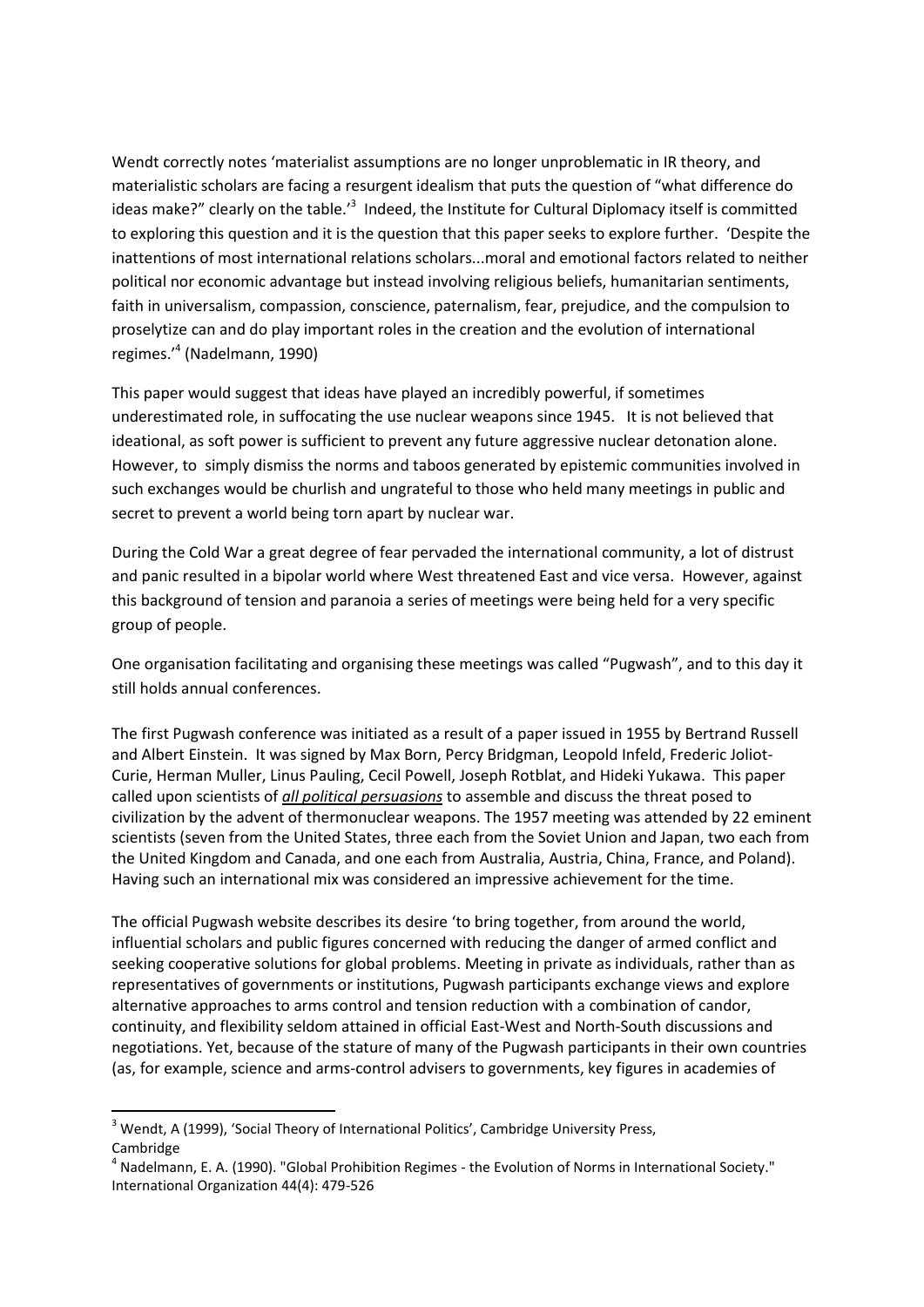science and universities, and former and future holders of high government office), insights from Pugwash discussions tend to penetrate quickly to the appropriate levels of official policy-making.' <sup>5</sup>

By collecting the world's elites in the field of nuclear weaponry, Pugwash encouraged and enabled them to engage with each other in a fruitful, positive and relaxed way which helped foster trust and mutual understanding. Trust in the international system was very hard to produce, and despite what might have been said in public and no matter how tense the international community becamethe regular meetings and discussions (held in private) ensured a bond was maintained and that a line of communication was perpetuated. The lessons learned during the cold war are still valid now, 'in today's world, as during the Cold War, it is politics that determines how much arms control can accomplish'<sup>6</sup> (Bohlen 2003) The select few who attended these conferences could be described as an 'Epistemic Community'. They had a claim to policy-relevant knowledge, shared a common understanding of causation regarding social and physical phenomena, shared a common interest in preventing the use of nuclear weapons and had a common understanding of the scientific method.

This exercise helped bond those who sat around the table, and were united by more than what divided them as it created an atmosphere of mutual respect. Those who sat around the table were able to relate to each other, realise they shared similar problems and had common ambitions, aspirations and challenges to face. By regular and respectful meetings, cultural diplomacy began to grow. As negotiation and diplomatic processes started to take place, diplomats began to share not only policies but also sets of ideas. 'This exchange of beliefs and images is especially significant in the area of nuclear weapons where the issues of perception and deterrent psychology bulk so large." (Adler 1992)

Due to the specialist nature of nuclear technology and its complex theme, academics and scientists became what Robert Gilpin called 'full partners with politicians, administration, and military officers in the formulation of policy'. Politicians and military leaders spoke to scientists for guidance on nuclear issues; the same scientists who attended the Pugwash conferences. As a result of this, scientists were actively meeting with scientists working for countries which did not have the best relations with. The aforementioned epistemic community a vital role in maintaining the non-use of nuclear weapons. The cultural diplomatic efforts exchanged during those private meetings helped nuclear scientists and academics to realise the importance of unity, the values they shared with 'the enemy', and the artificial nature of the East/West divide. The scientists who engaged in these private meetings fully understood the danger of nuclear weaponry and were the only ones who could play such an influential role to their respective policy makers. They began to see themselves not as West or East, but as nuclear scientists seeking to prevent aggressive use of their technology which played a pivotal role in nuclear policy.

Just as the concrete buildings of Hiroshima and Nagasaki were destroyed by nuclear bombs, so too eventually was the international community's traditional understandings and conceptions of modern warfare. The system of values established by Pugwash and other epistemic communities during the

 $\overline{a}$ 

<sup>&</sup>lt;sup>5</sup> <http://www.pugwash.org/about.htm> Accessed 13/8/2010

<sup>6</sup> Bohlen, A (2003), `The Rise and Fall of Arms Control', *Survival*, Vol. 45 No. 3, pp. 7-34.

 $^7$  Adler, E (1992) `The Emergence of Cooperation: National Epistemic Communities and the Evolution of the Idea of Nuclear Arms Control'*, International Organization*, Vol. 46, pp. 101‐145.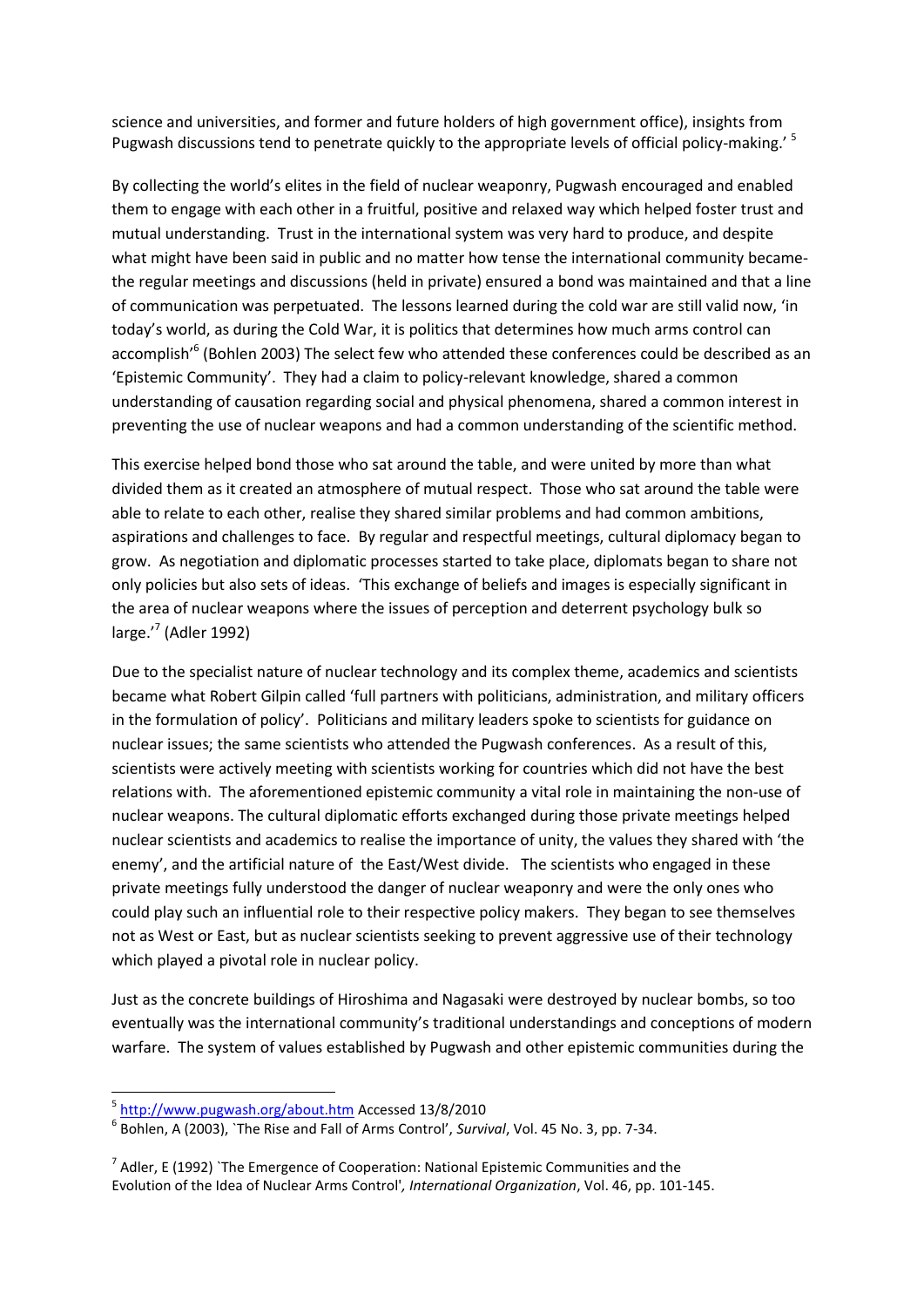Cold War in regards to nuclear weapons still operates and is prominent today. Powerful norms have been established against the use of nuclear weapons which help constrain their use. There may well be a nuclear weapon used in the future, however such an event should not devalue the work done by such epistemic communities to date. 'Just as a violation of the law does not mean that laws have no effect, so an occasional norm violation does not disprove the norm, especially if there are consequences to such norm violation<sup>,8</sup> (Bunn 1999)Ethics and value systems do not usually determine outcomes, however they shape the realms of possibility. By delegitimizing nuclear weapons, defining them as unethical and generating a sense of revulsion around them, epistemic communities such as Pugwash have established a powerful norm which has exponentially decreased the likelihood a nuclear bomb will be used.

Evidence of this ethical system generated by those epistemic communities with policy relevant knowledge can be found most clearly in the Nuclear Non-Proliferation Treaty 1968 (not long after the first Pugwash conference and the Treaty negotiations were likely influenced by Pugwash attendees!). The treaty provides readers with a reason for its creation, declaring:

'Considering the devastation that would be visited upon *all mankind* by a nuclear war and the consequent need to make every effort to avert the danger of such a war and to take measures to safeguard the *security of peoples'*

Cultural Diplomacy led to nation states escaping their narrow, self-interested decision making processes and choosing to declare worldwide their intention of securing peoples and prevent the devastation of all mankind rather than using language of 'citizens' or 'nationals' .

A further commitment by signatories to negotiate 'in good faith' towards disarmament signals a feeling that nuclear weapons are morally wrong and should not be stockpiled-a sentiment expressed from the genesis of Pugwash. The Nuclear Non-Proliferation Treaty is a black and white example of cultural diplomacy at work.

However, normative values and ethical systems exist not only in the conventions and treaties of international and criminal laws of nations but also in the 'implicit rules and patterns that govern behaviour<sup>,9</sup> (Nadelmann 1990). Behaviour concerned with nuclear weapons was conducted by a very select few as mentioned before. These academics and scientists were therefore instrumental in establishing the implicit rules and patterns of behaviour from the outset.

They helped define what was 'appropriate' in regards to nuclear weaponry and knowledge relating to arms control and those cannot be separated from values. It's these values that look to the past in their frequent appeal to past conduct for justification, and also guide anticipatory and goal-directed behaviour which affects expectations. The knowledge exchanged during the Pugwash meetings demonstrated an interdependence of facts and values which implied a constant shift between empirical and normative elements in decision making. It is this constant shifting; the fine balance of

**.** 

 $^8$  Bunn, G (1999) 'The Status of Norms against nuclear testing', the non proliferation review, Vol.6 no.2 pp20-32

<sup>&</sup>lt;sup>9</sup> Nadelmann, E, (1990) 'Global Prohibition Regimes: The evolution of Norms in International Society', International Organisation, Vol.44 no.4 Autumn pp479-526